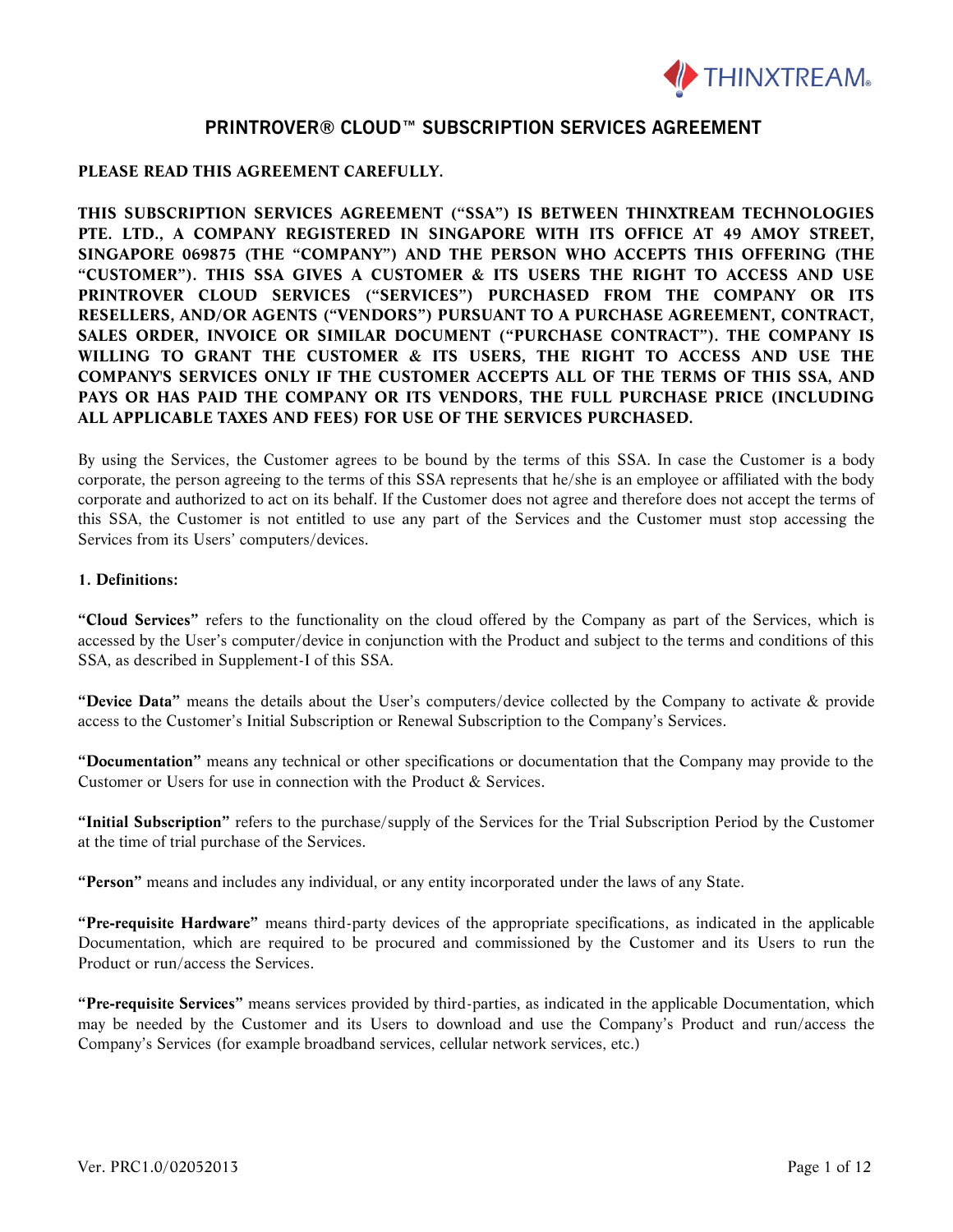

**"Pre-requisite Software"** means software owned or controlled by the Company or third-parties, or in the open source, as indicated in the applicable Documentation, which may be licensed and installed by the Customer and its Users to use the Product and run/access the Services.

**"Product"** means one or more software programs that interact with the Services, developed by the Company for different computers/devices, and downloaded by the User.

**"Registration Data"** means the identification details requested by the Company and provided by the (i) Customer to activate the Initial Subscription or Renewal Subscription to the Company's Services, and (ii) Users to activate & provide access to the Customer's Initial Subscription or Renewal Subscription to the Company's Services.

**"Renewal Subscription"** refers to the purchase of Services for one or more Subscription Period(s) by the Customer at the end of the Initial Subscription.

**"Services"** means any or all of the services offered by the Company under this SSA. It includes Cloud Services and Support Services, and subject to the terms and conditions of this SSA.

**"Subscription Fee"** means the fee paid by the Customer to avail the Services under this SSA.

**"Subscription Period"** means the duration of one (1) calendar year or any other specified period, for which the Services are purchased by the Customer.

**"Support Services"** means the answers provided by the Company to reasonable and specific questions about the installation, setup, configuration, and use of the Product and Services, as described in Supplement-II of this SSA.

**"Third-Party Software/Services"** means those portions, if any, of the Services, which are owned or controlled by thirdparties and licensed to the Company, or otherwise permitted to be incorporated in general by the third-parties.

**"Trial Subscription Period"** means the initial period of thirty (30) days or any other specified period as offered by the Company, during which the Services are supplied by the Company with/without payment of Subscription Fee, at the time of trial purchase of the Services.

**"User"** means a person who is an employee or affiliate of the Customer, who accesses the Customer's Initial Subscription or Renewal Subscription to the Company's Services using the Company's Product from a computer/device.

**"User Credentials"** means the personal login & password details requested by the Company and provided by the User to access User Information stored in third-party applications/sites, and/or activate and utilize specific Product and Services features and functionality.

**"User Data"** means the unique attributes about the User Information. It includes details related to printing of the User Information.

**"User Information"** means the information or data files transmitted for printing by the User with the Company's Product and Services.

**2. Grant of Services:** In consideration of the payment of the full purchase price for the right to use the Company's Services in accordance with the Purchase Contract with the Vendors, and the Customer's compliance to all provisions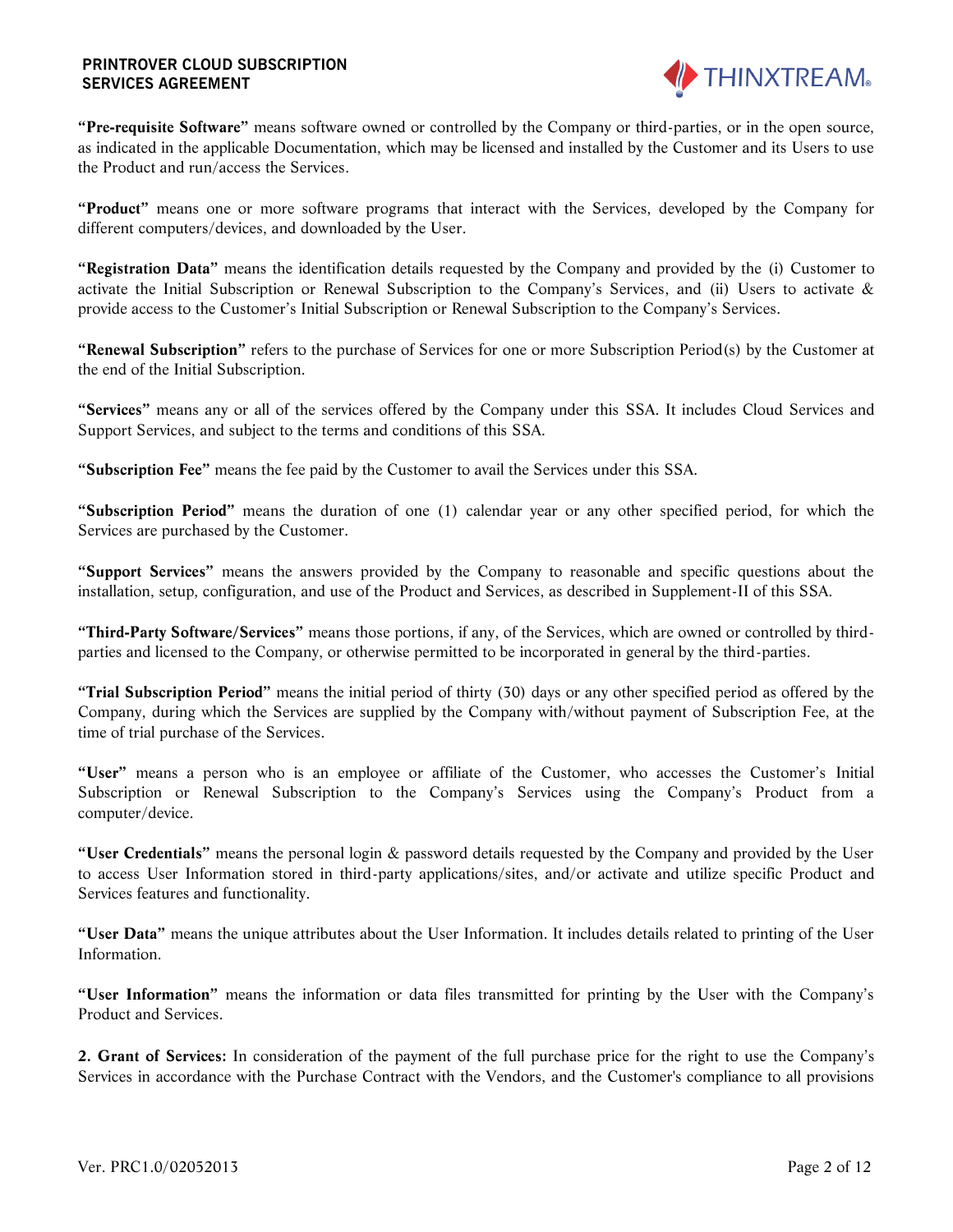

of this SSA, the Company grants the Customer a non-exclusive, non-transferable license to access and use the Company's Services subject to the restrictions contained herein.

**3. Permissions:** The Customer and its Users are permitted to access and use the Company's Services as permitted by the Purchase Contract from the Company's Products installed on computers/devices that the Customer/User owns or controls. The Services may be derived from materials of third-party licensors. Such third-party licensors are also the intended beneficiaries of this SSA. Third-Party Software/Services may be subjected to restrictions in addition to those listed in this SSA, which restrictions, if any, shall be binding on the Customer.

### **4. Third-Party Software/Services:**

- (a) The Customer acknowledges and understands that the Third-Party Software/Services supplied with the Services is not owned by the Company and may be subject to additional restrictions imposed by the third-party licensors.
- (b) NOT WITHSTANDING ANY OTHER PROVISION OF THIS SSA THE COMPANY OFFERS NO WARRANTIES (WHETHER EXPRESS OR IMPLIED) OR SUPPORT OF ANY KIND WITH RESPECT TO THE THIRD-PARTY SOFTWARE/SERVICES, EXCEPT THAT THE COMPANY WILL PASS THROUGH TO THE CUSTOMER, IF AND TO THE EXTENT PERMITTED, ANY WARRANTIES EXPRESSLY PROVIDED BY SUCH THIRD-PARTIES TO THE COMPANY FOR SUCH THIRD-PARTY SOFTWARE/SERVICES.

**5. Pre-requisite Hardware, Pre-requisite Software and Pre-requisite Services:** The Customer acknowledges and understands that the Services licensed herein requires certain Pre-requisite Hardware and Pre-requisite Software, and agrees to directly procure/license them from their respective supplier(s) on appropriate terms and conditions. The Customer also acknowledges and understands that the Services licensed herein requires certain Pre-requisite Services, and agrees to directly purchase them from service provider(s) on appropriate terms and conditions.

### **6. Restrictions and Prohibitions:**

- (a) The Customer and its Users may not use, copy, modify, or transfer the Services to others, in whole or in part, except as expressly provided in this SSA and accepted by the Customer.
- (b) Except for the Third-Party Software/Services, the Services contain trade secrets of the Company, and the Customer and its Users may not reverse engineer, disassemble, decompile, or translate any portion of the Services, or create derivatives of the Services, or otherwise attempt to derive its source code or the source code through which the Services is accessed, or authorize any third-party to do any of the foregoing.
- (c) The license granted hereunder is specific to the Customer, and any attempt by the Customer and its Users to sell, sub-license or distribute the Services to any third-party and transfer any of the rights, duties or obligations hereunder shall terminate this SSA and be void.
- (d) The Customer and its Users shall not grant customers of Customer's product or service incorporating the Services any rights to license or distribute the Services.
- (e) The Customer and its Users shall not rent, lease, or loan the Services or any part thereof in any way including, but not limited to, making the Services available to others via shared access to a single computer/device, a computer network, or by sharing access information.
- (f) The Customer represents and warrants to the Company that (i) the Customer and its Users are not located in a country that is subject to a U.S. Government embargo, or that has been designated by the U.S. Government as a "terrorist supporting" country; and (ii) the Customer and its Users are not listed on any U.S. Government list of prohibited or restricted parties.

**7. Reservation of Rights, Ownership & Modifications:** The Company's Services, structure, organization and code, is the property of the Company and its licensor(s), if any, and subject to all applicable patent, copyright, trade secrets, trademarks and other proprietary rights. The Services are protected by Intellectual Property Laws, including without limitation the copyright laws of Singapore and other countries by international treaty provisions. The Services are licensed, not sold, to the Customer for use only under the terms of this SSA. This SSA does not grant to the Customer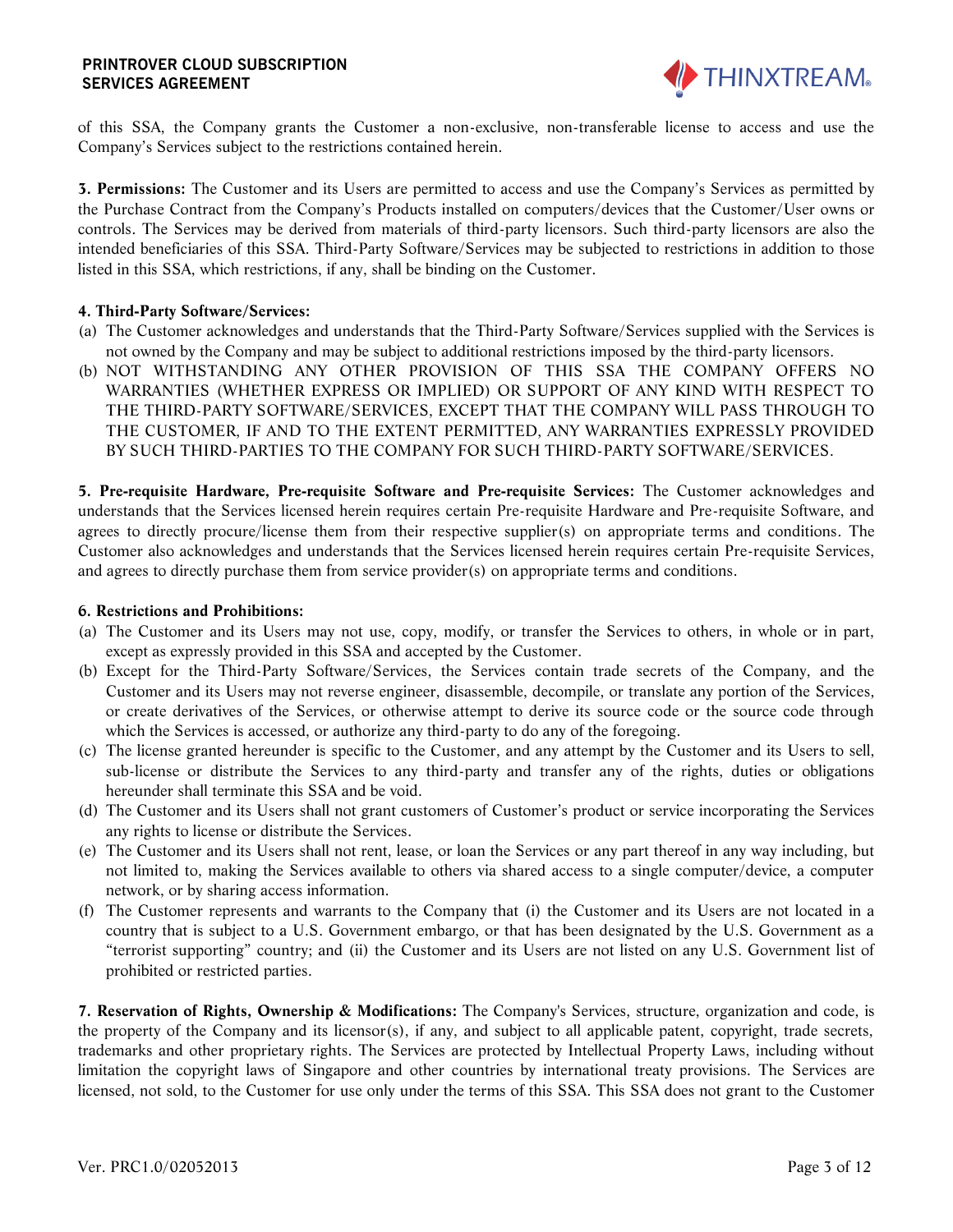

or its Users any intellectual property rights in the Services. The Company reserves the right to change the Services at any time and may extend, enhance, or otherwise modify the Services provided hereunder at any time without notice. The Company reserves the right to change prices (including any fees) and the availability of Services at any time without notice. Other than the rights expressly granted in this SSA, the Company reserves all rights not expressly granted to the Customer in this SSA.

**8. Confidentiality:** The Customer covenants that it and its Users will keep confidential any confidential information relating to the Services including methods or concepts utilized therein, all other proprietary or confidential information identified as such by the Company, or to the Company's business, finances, marketing and technology to which it obtains access and that it will take all reasonable precautions to protect such confidential information of the Company. Confidential information of the Company shall not include information which is (i) available to the public through no fault of the Customer (ii) disclosed to the Customer by a third party who had lawfully obtained such information and without a breach of such third party's confidentiality obligations (iii) developed independently by the Customer (iv) disclosed in compliance with applicable law or a court order provided that the Company is given reasonable notice in advance of such disclosure or (v) was already lawfully known to Customer at the time of disclosure by Company without any obligation of confidentiality.

### **9. Cloud Services & Support Services:**

- (a) If the Customer has purchased the Initial Subscription or the Renewal Subscription, then as an authorized licensee of the Services and for the duration of the Subscription Period(s) or Trial Subscription Period, the Customer is eligible to:
	- (i) access the Cloud Services offered by the Company as described in Supplement-I; and
	- (ii) access Support Services offered by the Company as described in Supplement-II.
- (b) The subscribed Services shall be delivered by the Company, upon payment of the Subscription Fee by the Customer, for the duration of the Subscription Period commencing from the date specified in the Purchase Contract.
- (c) The Subscription Fee for the Initial Subscription is payable along with the purchase of the Services, while the Subscription Fee for Renewal Subscription is payable upon or prior to the expiry of the Initial Subscription. The Subscription Fee for Initial Subscription or Renewal Subscription shall be based on the then prevalent Company specified retail or promotional prices.
- (d) Should the Customer not opt for purchase of Renewal Subscription before the expiry of Initial Subscription, the Company reserves the right to charge the full purchase price of the Services at the then prevalent Company specified retail or promotional prices in lieu of Subscription Fee for Renewal Subscription.
- (e) At any time during the Subscription Period(s) or Trial Subscription Period, the Customer:
	- (i) shall ensure that the maximum number of Users does not exceed that permitted by the Purchase Contract; (ii) is not entitled to downgrade the Initial Subscription or Renewal Subscription to a lower tier; and
	- (iii) may increase the number of Users by paying the applicable incremental Subscription Fee to the Company.
- (f) The Subscription Fee does not include travel and living expenses, installation and training, onsite services, consulting services, or the costs of any hardware, or any other items specifically excluded under this SSA.
- (g) The Customer is responsible for all sales or use taxes and state or local property or excise taxes associated with the licensing, possession, or use of the Services, other than those charged by the Company.
- (h) In order for the subscribed Services to be delivered to the Customer, the Company requires the Customer and its Users to register for the subscribed Services by supplying Registration Data at the time of registration. During this registration process, the Company may also gather Device Data. If the User opts not to supply the Registration Data, then the User shall not be eligible to avail the subscribed Services even if the User has met all other criteria of subscription. In such an event, the Company is not obliged to provide any of the subscribed Services to the Customer.
- (i) Unless the Customer subscribes for Services described hereinabove by paying the appropriate Subscription Fee, this license does not entitle the Customer to the specified Cloud Services or Support Services from the Company.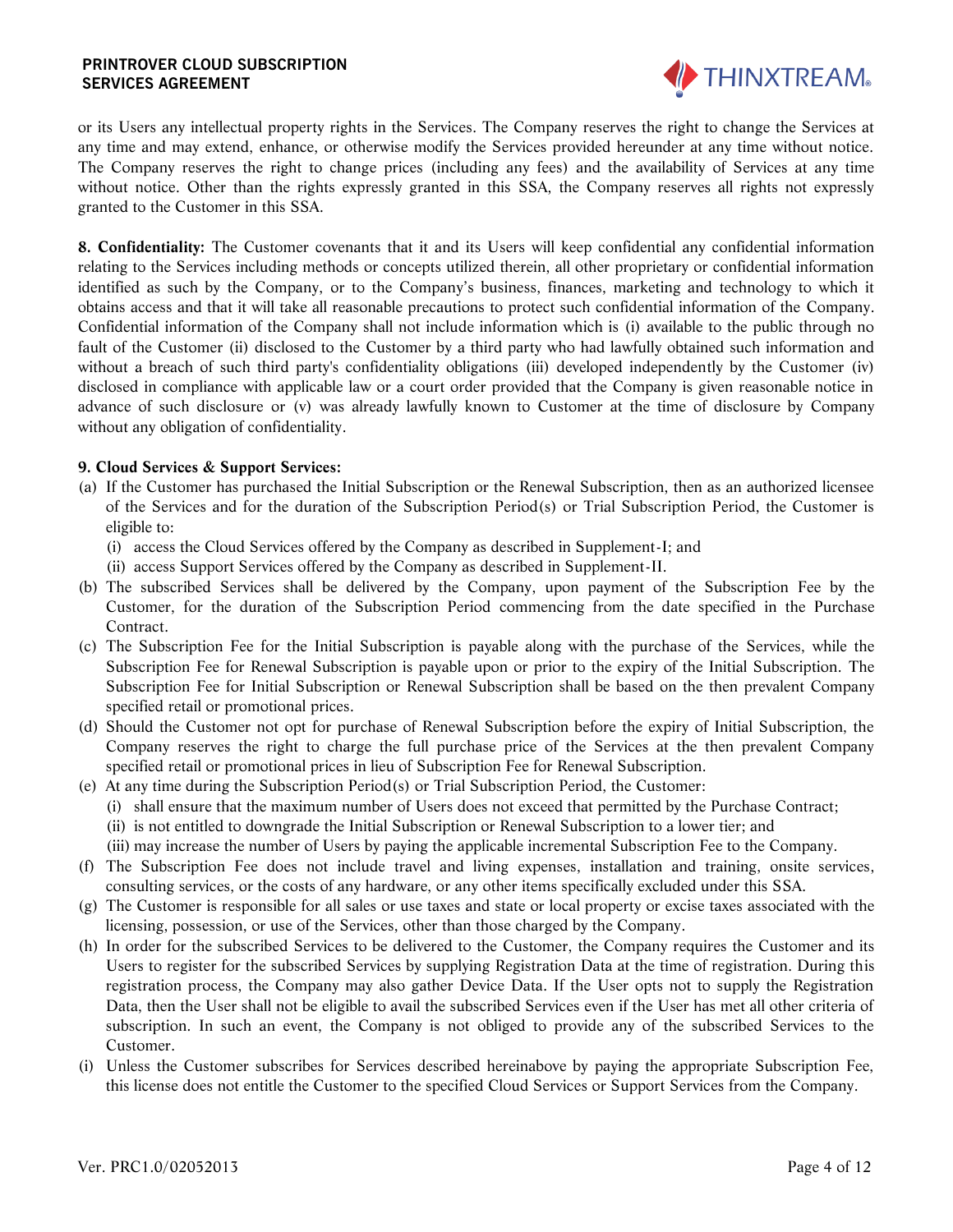

**10. Content Maintained by the Company:** The Customer acknowledges and understands that: (a) the Company may, from time to time, elect to update the Services, but the Company does not warrant or guarantee that any Services or other information will be updated at any time during the term of this SSA; and (b) the Company does not recommend, warrant or guarantee the use or performance of any third-party product or service described in the Services or its communication nor is the Company responsible for malfunction of any such third party product or services due to errors in the Services, the Customer's negligence or otherwise. The Customer agrees to seek additional information on any third-party product or service from the respective third-party.

**11. Trademarks:** Thinxtream, PrintRover, PrintRover Cloud and other Thinxtream trademarks, service marks, graphics, and logos used in connection with the Services are trademarks or registered trademarks of the Company in Singapore and/or other countries. Other trademarks, service marks, graphics, and logos used in connection with the Services may be the trademarks of their respective owners. The Customer is granted no right or license with respect to any of the aforesaid trademarks and any use of such trademarks.

**12. Indemnification:** The Customer and its Users agree to indemnify the Company from and against any claims or lawsuits, including attorneys' fees that arise from or result from the use of the Services. BY USING THE SERVICES, THE CUSTOMER AND ITS USERS AGREE TO INDEMNIFY AND HOLD THE COMPANY, ITS DIRECTORS, OFFICERS, EMPLOYEES, AFFILIATES, AGENTS, CONTRACTORS, VENDORS, PRINCIPALS, AND LICENSORS HARMLESS WITH RESPECT TO ANY CLAIMS ARISING OUT OF THE CUSTOMER'S/USER'S BREACH OF THIS SSA, THE CUSTOMER'S/USER'S USE OF THE SERVICES, OR ANY ACTION TAKEN BY THE COMPANY AS PART OF ITS INVESTIGATION OF A SUSPECTED VIOLATION OF THIS SSA OR AS A RESULT OF ITS FINDING OR DECISION THAT A VIOLATION OF THIS SSA HAS OCCURRED. THIS MEANS THAT THE CUSTOMER/USER CANNOT SUE OR RECOVER ANY DAMAGES FROM THE COMPANY, ITS DIRECTORS, OFFICERS, EMPLOYEES, AFFILIATES, AGENTS, CONTRACTORS, VENDORS, PRINCIPALS, AND LICENSORS AS A RESULT OF ITS DECISION TO REMOVE OR REFUSE TO PROCESS ANY INFORMATION OR CONTENT, TO WARN THE CUSTOMER/USER, TO SUSPEND OR TERMINATE THE CUSTOMER'S/USER'S ACCESS TO THE SERVICES, OR TO TAKE ANY OTHER ACTION DURING THE INVESTIGATION OF A SUSPECTED VIOLATION OR AS A RESULT OF THE COMPANY'S CONCLUSION THAT A VIOLATION OF THIS SSA HAS OCCURRED. THIS WAIVER AND INDEMNITY PROVISION APPLIES TO ALL VIOLATIONS DESCRIBED IN OR CONTEMPLATED BY THIS SSA.

#### **13. Limited Warranty & Disclaimer:**

- (a) *Express Warranties:* Subject to the terms and conditions set forth herein, the Company hereby represents and warrants to the Customer that:
	- (i) the Company has all rights, absolute title and interest in and to the Services subject to no adverse claim, lien, encumbrance or license or rights of any nature of any third party, including, but not limited to, ownership, patent, trademark, copyright or trade secrecy claims or rights of any kind,
	- (ii) the Services is not in the public domain and does not infringe upon any intellectual property rights of any other person and
	- (iii) the Company has the full and unrestricted right, power and authority to enter into this SSA, to license the Services to the Customer and to consummate the transactions contemplated hereby.
	- (iv) THE COMPANY IS SOLELY RESPONSIBLE FOR ITS ABOVE LIMITED WARRANTY OBLIGATIONS AND ITS AFFILIATES, AGENTS, CONTRACTORS, VENDORS, PRINCIPALS, OR LICENSORS HAVE NO WARRANTY OBLIGATION WHATSOEVER.
- (b) *Warranty for Functionality:* Subject to the terms and conditions set forth herein, the Company provides this limited warranty to the Customer:
	- (i) The Company warrants that the Cloud Services will substantially conform to the Company's then current functional specifications for the Services, as set forth in the applicable documentation, from the date of original purchase/renewal of the Services until after a period of up to sixty (60) days from the date of commencement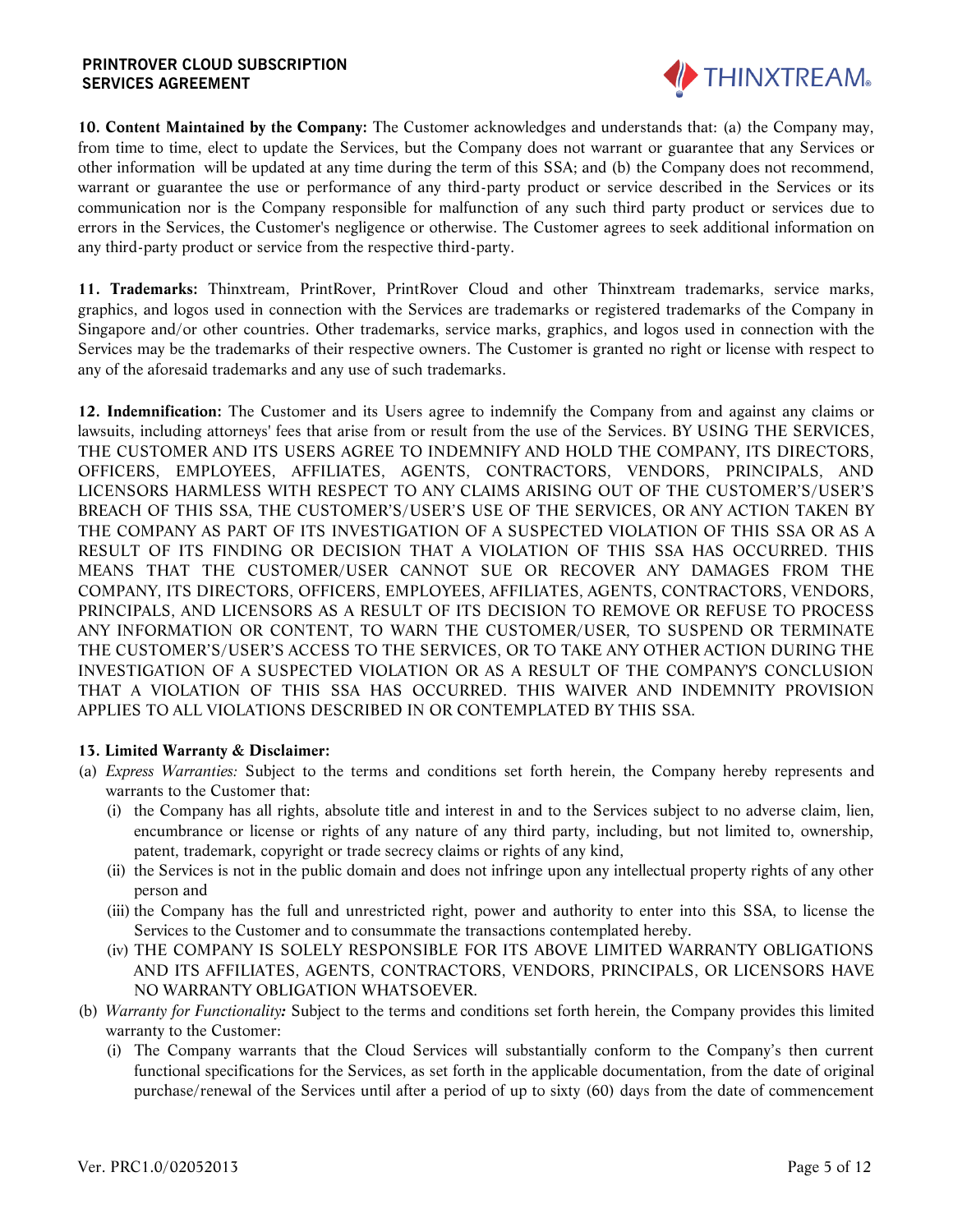

("Warranty Period"), provided that the Services is properly installed on approved hardware and operated as contemplated in its documentation.

- (ii) The Company warrants that during the Subscription Period that the Company will meet the service level specified in the "Service Level Commitment" listed on the website located at [www.printrover.com/slc,](http://www.printrover.com/slc) which is hereby incorporated by reference.
- (iii) The Company shall put in its best efforts to deliver the Support Services in a professional manner.
- (c) *Remedy available to the Customer:*
	- (i) The Customer's sole and exclusive remedy against the entire liability of the Company and its suppliers under this limited warranty will be the fixes undertaken by the Company to the defects attributed to the Company's Cloud Services or the re-performance of the deficient Support Services subject to the warranty exclusions contained in this SSA. Besides, the Company's at its sole option may replace the non-conforming Cloud Services with Cloud Services that substantially conforms to the Company's functional specifications for the Services. Except as otherwise agreed by the Company in writing, the replacement Services is provided only to the original Customer, and is subject to the terms and conditions of the license granted by the Company for the Services. Replacement Cloud Services will be warranted for the remainder of the original Warranty Period and is subject to the same limitations and exclusions.
	- (ii) In the event that the Company fails to achieve the applicable Service Level Commitment in any quarter, Customer will be entitled, as its sole and exclusive remedy, to receive from Company a credit in accordance with the terms set forth in the Service Level Commitment; provided however, that all credit requests must be submitted to the Company at [finance@thinxtream.com.](file:///D:/My%20Documents/Marketing/Agreements/SW%20Product%20License%20Agreements/Download%20Version/PR/finance@thinxtream.com) Customer agrees that the Company's system logs and other records shall be used for calculating any service level events.
	- (iii) Subject to the warranty exclusions contained in this SSA, the Company may, at its sole option, refund pro-rata the portion of the actual purchase price paid in accordance with the Purchase Contract for the unexpired portion of the Subscription Period if the Company determines in its sole discretion that it is not practical to fix or replace the non-conforming Cloud Services or re-perform the deficient Support Services. The license granted with respect to any Services for which a refund is given automatically terminates.
- (d) *Exclusions to the Warranty:* The limited warranty provided herein by the Customer does not cover:
	- (i) Services that, in Company's judgment, have been subjected to abuse, accident, alteration, modification, tampering, negligence, misuse, faulty installation, lack of reasonable care, repair or service in any way that is not contemplated in the documentation for the Product and Services;
	- (ii) Operational adjustments covered in the operating manual for the Product and Services, and normal maintenance;
	- (iii) Any attempts to re-engineer or rectify or fix the defects in the Product and Services, as a result of usage, integration or use in conjunction with any third-party product or service, by any unauthorized Vendors;
- (e) DISCLAIMER OF OTHER WARRANTIES: EXCEPT FOR THE LIMITED WARRANTY SPECIFIED HEREIN, THE SERVICES ARE PROVIDED "AS-IS" WITHOUT ANY OTHER WARRANTY OF ANY KIND WHATSOEVER INCLUDING, WITHOUT LIMITATION, ANY WARRANTY OF MERCHANTABILITY, FITNESS FOR A PARTICULAR PURPOSE OR USE, LACK OF VIRUSES OR MALWARE, ACCURACY OR COMPLETENESS OF RESPONSES, RESULTS, LACK OF NEGLIGENCE OR LACK OF WORKMANLIKE EFFORT. THE COMPANY MAKES NO WARRANTIES AS TO THE ACCURACY OR COMPLETENESS OF DOCUMENTATION, IF ANY, OR THAT THE SERVICES ARE ERROR FREE. THE COMPANY MAKES NO WARRANTIES THAT THE SERVICES WILL BE UNINTERRUPTED, TIMELY AND SECURE AND THAT ANY USER INFORMATION STORED OR TRANSMITTED THROUGH THE SERVICES, OR PROVIDED IN CONNECTION WITH SERVICES WILL NOT BE LOST, CORRUPTED OR DAMAGED. THE COMPANY MAKES NO WARRANTIES THAT THE SERVICES WILL BE COMPATIBLE WITH FUTURE VERSIONS OF PRE-REQUISITE SOFTWARE AND THIRD-PARTY SOFTWARE. IF ANY IMPLIED WARRANTY CANNOT BE DISCLAIMED IN ANY TERRITORY WHERE THE SERVICES IS SOLD, THE DURATION OF SUCH IMPLIED WARRANTY SHALL BE LIMITED TO THE DURATION OF THE APPLICABLE WARRANTY PERIOD SET FORTH ABOVE. EXCEPT AS EXPRESSLY COVERED UNDER THE LIMITED WARRANTY PROVIDED HEREIN, THE ENTIRE RISK AS TO THE QUALITY, SELECTION AND PERFORMANCE OF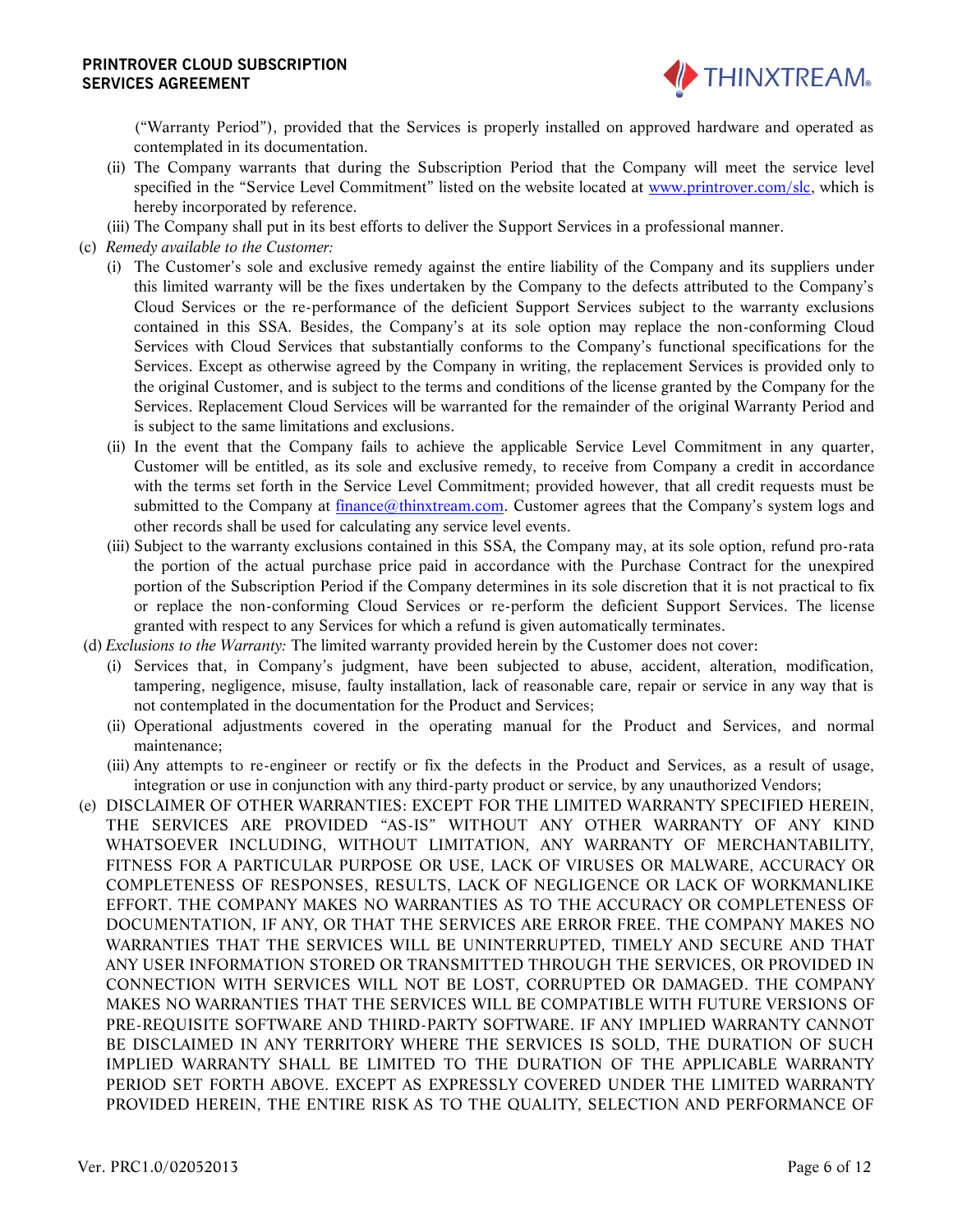

THE SERVICES IS WITH THE CUSTOMER/USER. THE COMPANY MAKES NO WARRANTY, AND PROVIDES NO ASSURANCE, THAT THE SERVICES WILL MEET CERTIFICATION REQUIREMENTS OF ANY REGULATORY AUTHORITY OR OTHER ASSOCIATION LICENSING AGENCY, IN ANY COUNTRY.

**14. LIMITATION OF LIABILITY**: TO THE MAXIMUM EXTENT PERMITTED BY APPLICABLE LAW, THE COMPANY PROVIDES TO THE CUSTOMER/USER, THE SERVICES "AS IS" AND WITH ALL FAULTS. THE CUSTOMER AGREES THAT IT HAS CAREFULLY READ AND UNDERSTOOD THE SYSTEM REQUIREMENTS AND THE TERMS AND CONDITIONS OF USAGE OF SERVICES. THE COMPANY, ITS AFFILIATES, AGENTS, CONTRACTORS, VENDORS, PRINCIPALS, OR LICENSORS, IF ANY, IS NOT LIABLE UNDER ANY CONTRACT, NEGLIGENCE, STRICT LIABILITY OR OTHER LEGAL OR EQUITABLE THEORY FOR ANY LOSS RESULTING FROM THE USE OF THE SERVICES, INCONVENIENCE OR DAMAGES OF ANY CHARACTER, WHETHER DIRECT, SPECIAL, INCIDENTAL OR CONSEQUENTIAL (INCLUDING, BUT NOT LIMITED TO, DAMAGES FOR LOSS OF GOODWILL, LOSS OF REVENUE OR PROFIT, WORK STOPPAGE, COMPUTER FAILURE OR MALFUNCTION, FAILURE OF OTHER EQUIPMENT OR COMPUTER PROGRAMS TO WHICH THE COMPANY'S SERVICES IS CONNECTED WITH, LOSS OF INFORMATION OR DATA CONTAINED IN, STORED ON, OR INTEGRATED WITH ANY CUSTOMER/USER PRODUCT, LOSS OF INFORMATION OR DATA DURING TRANSMISSION OVER THE INTERNET, COSTS INCURRED IN ACCESSING THE INTERNET) RESULTING FROM THE USE OF THE SERVICES, RELATING TO WARRANTY SERVICE, OR ARISING OUT OF ANY BREACH OF THIS LIMITED WARRANTY, OR OTHER DAMAGES CAUSED BY CUSTOMER'S/USER'S INABILITY TO USE THE SERVICES EVEN IF THE COMPANY, ITS AFFILIATES, AGENTS, CONTRACTORS, VENDORS, PRINCIPALS, OR LICENSORS, IF ANY, HAS BEEN ADVISED OF THE POSSIBILITY OF SUCH DAMAGES. THE SOLE REMEDY FOR A BREACH OF THE FOREGOING LIMITED WARRANTY IS REPAIR, REPERFORMANCE OR PROPORTIONATE REFUND OF THE SUBSCRIPTION FEE PAID FOR THE DEFICIENT SERVICES; OTHERWISE, THE COMPANY HAS NO OBLIGATION WHATSOEVER WITH RESPECT TO ANY SUCH LIABILITY ARISING ON ACCOUNT OF ANY OF THE FOREGOING. THE FOREGOING EXPRESS WRITTEN WARRANTIES AND REMEDIES ARE EXCLUSIVE AND ARE IN LIEU OF ANY OTHER WARRANTIES OR REMEDIES, EXPRESS, IMPLIED OR STATUTORY. THE COMPANY SHALL USE REASONABLE EFFORTS TO PROTECT INFORMATION SUBMITTED BY THE CUSTOMER/USER IN CONNECTION WITH THE SERVICES, BUT THE CUSTOMER ACKNOWLEDGES AND AGREES THAT THE SUBMISSION OF SUCH INFORMATION IS AT THE CUSTOMER'S/USER'S SOLE RISK, AND THE COMPANY HEREBY DISCLAIMS ANY AND ALL LIABILITY TO THE CUSTOMER/USER FOR ANY LOSS OR LIABILITY RELATING TO SUCH INFORMATION IN ANY WAY. THE COMPANY DOES NOT REPRESENT OR GUARANTEE THAT THE SERVICES WILL BE FREE FROM LOSS, CORRUPTION, ATTACK, VIRUSES, INTERFERENCE, HACKING, OR OTHER SECURITY INTRUSION, AND THE COMPANY DISCLAIMS ANY LIABILITY RELATING THERETO. THE CUSTOMER ACKNOWLEDGES THAT THE SERVICES ARE NOT INTENDED OR SUITABLE FOR USE IN SITUATIONS OR ENVIRONMENTS WHERE ERRORS, DELAYS, FAILURES OR INACCURACIES IN THE TRANSMISSION OF DATA OR INFORMATION THROUGH THE SERVICES COULD LEAD TO DAMAGE OF ANY KIND INCLUDING BUT NOT LIMITED TO, DEATH, PERSONAL INJURY, OR FINANCIAL, PHYSICAL, PROPERTY OR ENVIRONMENTAL DAMAGE.

**15. Restricted Rights:** The Company's Services may be subject to export or import regulations in respective countries. The Customer agrees to comply with applicable law while purchasing the Services. In any case, the Customer will indemnify and hold the Company harmless from any and all claims, losses, liabilities, damages, fines, penalties, costs and expenses (including reasonable attorney's fees) arising from, or relating to, any breach by the Customer of the Customer's obligations under this section.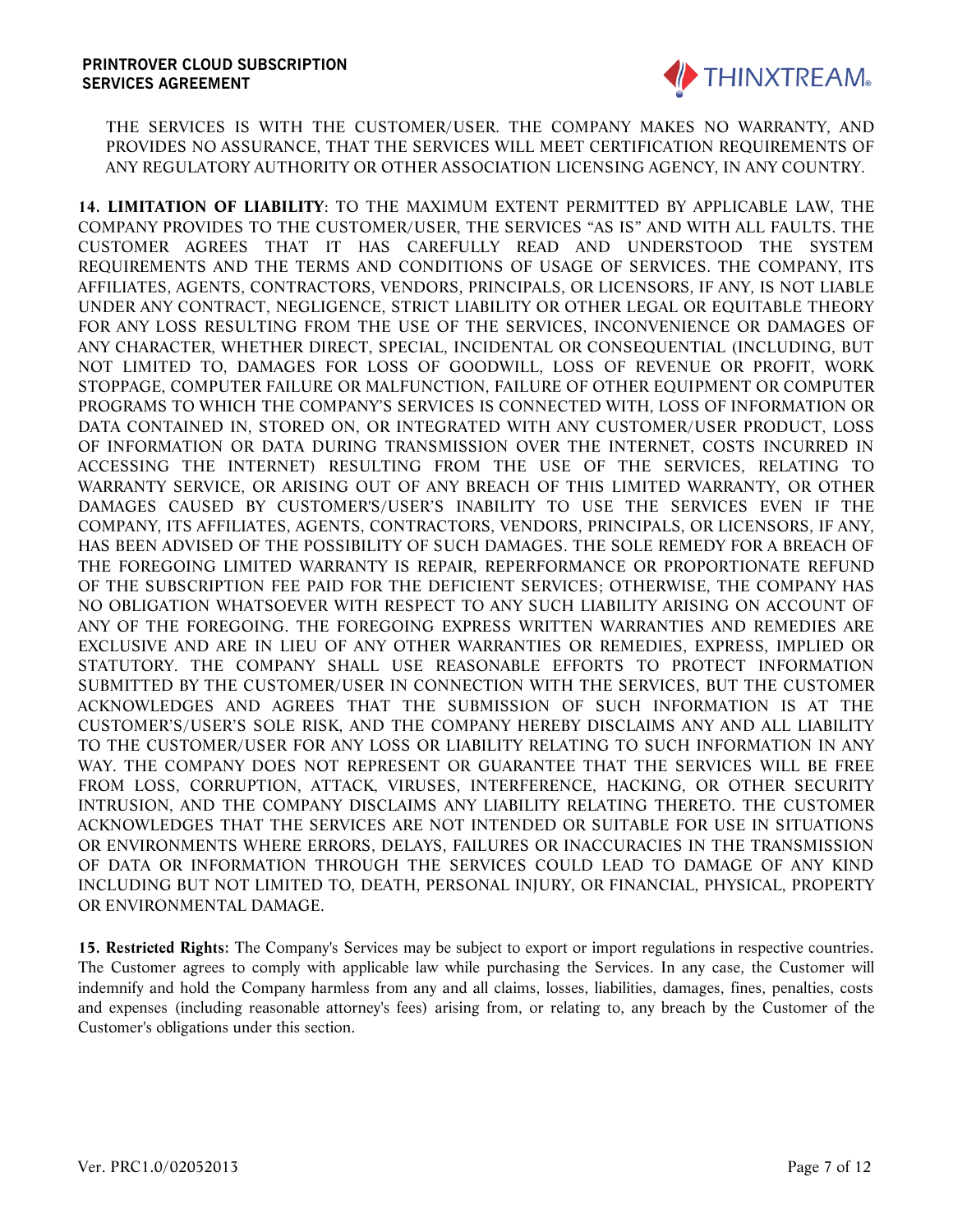

**16. Privacy:** All Registration Data (including legal business name, address, email address, and phone number) provided by the Customer to the Company in connection with this SSA or the Services, will be current, true, accurate, supportable and complete. The Customer will promptly notify the Company of any changes to such information.

The Customer agrees that the Company may share Registration Data, Device Data and User Data with third parties who have a need to know for purposes related to the Services (for example, intellectual property questions, customer service enquiries, etc.)

The Customer agrees that the Company has the right, without liability to the User, to disclose any Registration Data, Device Data, User Data and User Information to law enforcement authorities, government officials, and/or a third party, as the Company believes is reasonably necessary or appropriate to enforce and/or verify compliance with any part of this SSA (including but not limited to the Company's right to cooperate with any legal process relating to the Customer's use of the Services, and/or a third party claim that the Customer's use of the Services is unlawful and/or infringes such third party's rights).

The Company agrees that all User Information is owned exclusively by the Customer.

The Company agrees that User Credentials supplied by its Users will be used only for the purpose of activating and utilizing the specific Product and Services features and functionality.

At all times the User's Registration Data, Device Data, User Credentials, User Data and User Information will be treated in accordance with the Company's privacy policy which can be viewed on the Company's website.

**17. Agreement Changes:** The Company reserves the right, at any time and from time to time, to update, revise, supplement, and otherwise modify this SSA and to impose new or additional rules, policies, terms, or conditions on the Customer's use of the Services. Such updates, revisions, supplements, modifications, and additional rules, policies, terms, and conditions (collectively referred to in this SSA as "Additional Terms") will be effective immediately and are hereby incorporated into this SSA by this reference. The Customer's/User's continued use of the Services after the Company has provided the Customer with notice of such Additional Terms will be deemed to constitute the Customer's acceptance of such Additional Terms. If any updates/upgrades to the Services are made available by the Company, the terms of this SSA will govern such updates/upgrades, unless the update/upgrade is accompanied by a separate agreement in which case the terms of that agreement will govern.

**18. Electronic Signatures and Contracts:** The Customer's use of the Services includes the ability to enter into agreements and/or to make transactions electronically. The Customer acknowledges that the Customer's electronic submissions constitute the Customer's agreement and intent to be bound by the terms of this SSA for the Services, and transactions arising therefrom, including notices of cancellation, policies, contracts, and applications.

**19. Governing Law, Jurisdiction & Venue.** This SSA shall for all purposes be governed by and interpreted in accordance with the laws in force in Singapore. The Parties shall submit themselves to the jurisdiction of the courts of Singapore. This SSA shall not be governed by the United Nations Convention on Contracts for the International Sale of Goods, the application of which is expressly excluded.

**20. Termination:** Without prejudice to any other rights, Company may terminate this SSA in the following circumstances:

- (a) The default by the Customer in the payment of any amount due hereunder,
- (b) The breach by the Customer/User of any of the provisions of this SSA, if any, after written notice of a thirty (30) day grace period to allow the Customer to cure such breach, if such breach can be cured.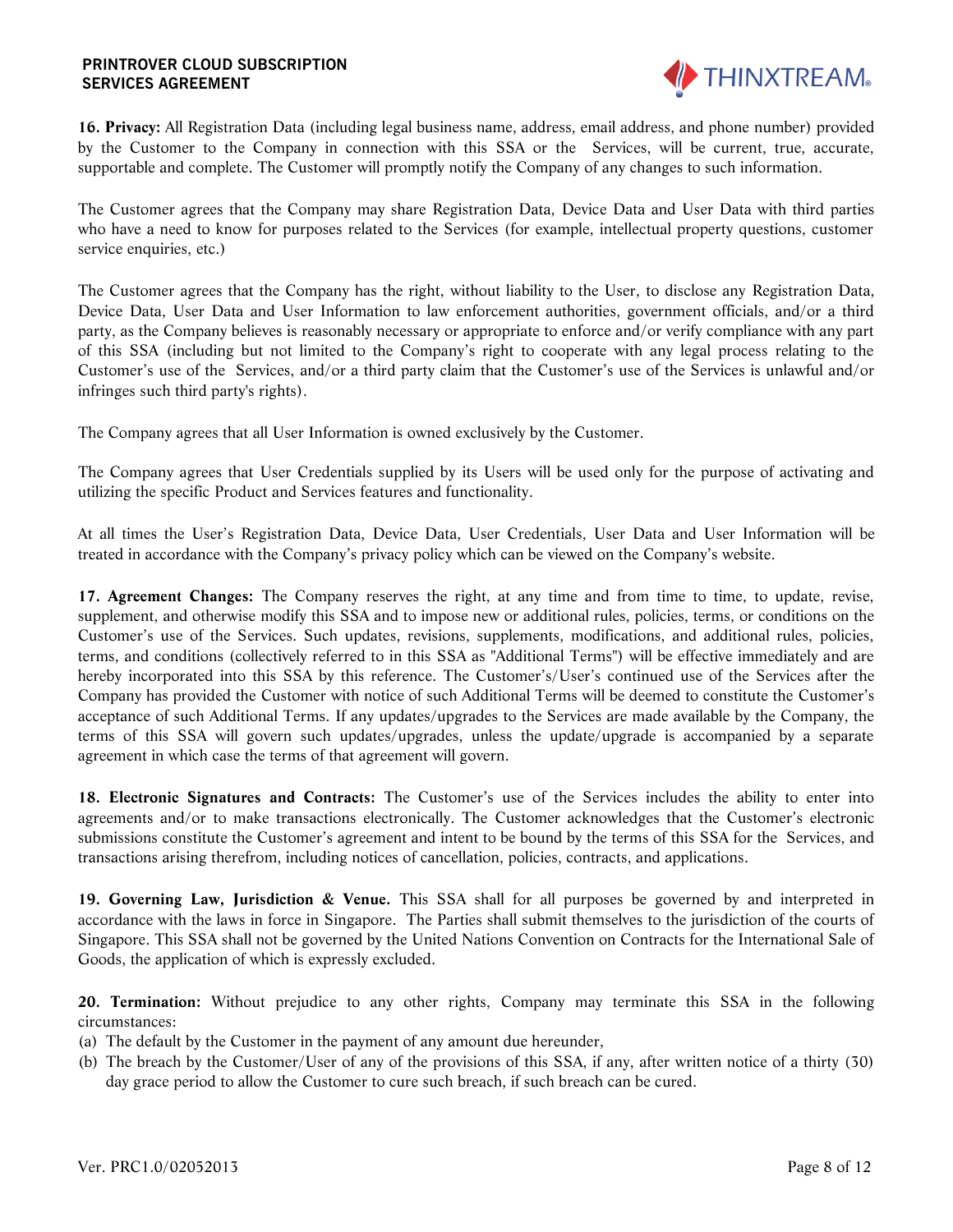

If this SSA is terminated (i) the license granted hereunder to the Services shall be terminated; (ii) the Customer and its Users shall return or destroy all copies of the Product and all of its component parts in the Customer's/User's possession and certify in writing that all copies of the Product have been destroyed or returned.

In addition, this SSA shall terminate immediately upon the termination of the agreement between Company and a thirdparty content provider or licensor of all or a part of the Services, if any. This SSA shall also terminate in the event of an alleged infringement claim by any third-party and the Company's inability to either obtain a license or modify the Services in conformity with such claim. In such specific instances, the Company shall refund to the Customer pro-rata the portion of the actual purchase price paid in accordance with the Purchase Contract for the unexpired portion of the Subscription Period.

All provisions relating to confidentiality, indemnity, proprietary rights, and non-disclosure shall survive the termination of this SSA. All other rights and obligations of the parties shall cease upon termination including, but not limited to, all licenses granted hereunder.

**21. Term:** The one-time purchase term shall mean the useful life of the Company's Services or the Subscription Period or until otherwise terminated as per the terms and conditions of this SSA.

**22. Waiver:** Failure to enforce any term of this SSA shall not constitute a waiver of such term in the future unless such waiver so provides by its terms.

**23. Assignment:** Neither this SSA nor any of the Customer's rights or obligations hereunder may be assigned by the Customer in whole or in part without the prior written approval of the Company. Any other attempted assignment shall be null and void.

**24. Severability:** If any part of this SSA is for any reason found to be invalid, illegal or unenforceable, the validity, legality and enforceability of the remaining provisions of this SSA shall not be affected and the same shall remain in effect.

**25. Complete Agreement:** This SSA is the complete and exclusive statement of the agreement between the Company and the Customer with respect to its subject matter, and supersedes and voids any proposal or prior agreement, oral or written, and any other communications between the parties in relation to its subject matter. No waiver, alteration or modification of this SSA shall be valid unless made in writing and signed by a corporate officer of the Company.

**26. Compliance with Agreement:** The Customer agrees that, upon a written request from the Company, it will, within thirty (30) days of such request, fully document and certify that the use of the Services by the Customer is in conformity with the terms of this SSA.

**27. Force Majeure:** If circumstances beyond the control of the parties shall temporarily make it impossible for either or both of them to perform their agreements hereunder, then the principles of force majeure shall apply and the rights and obligations of the parties shall be temporarily suspended during the force majeure period to the extent that such performance is reasonably affected thereby.

**28. Notices:** The Company may send the Customer notice with respect to the Services by sending an email message to the email address listed in the Customer's registration information, or by sending a letter via postal mail to the contact address listed in the Customer's registration information, or by a posting on the Company's Product or Services or website. The Customer may send notice to the Company at the address specified in this SSA or electronically to [legal@thinxtream.com.](mailto:legal@thinxtream.com) Notice by mail shall be considered given on the date received. Notice delivered personally shall be considered given at the time it is delivered. Notices sent electronically shall become effective immediately.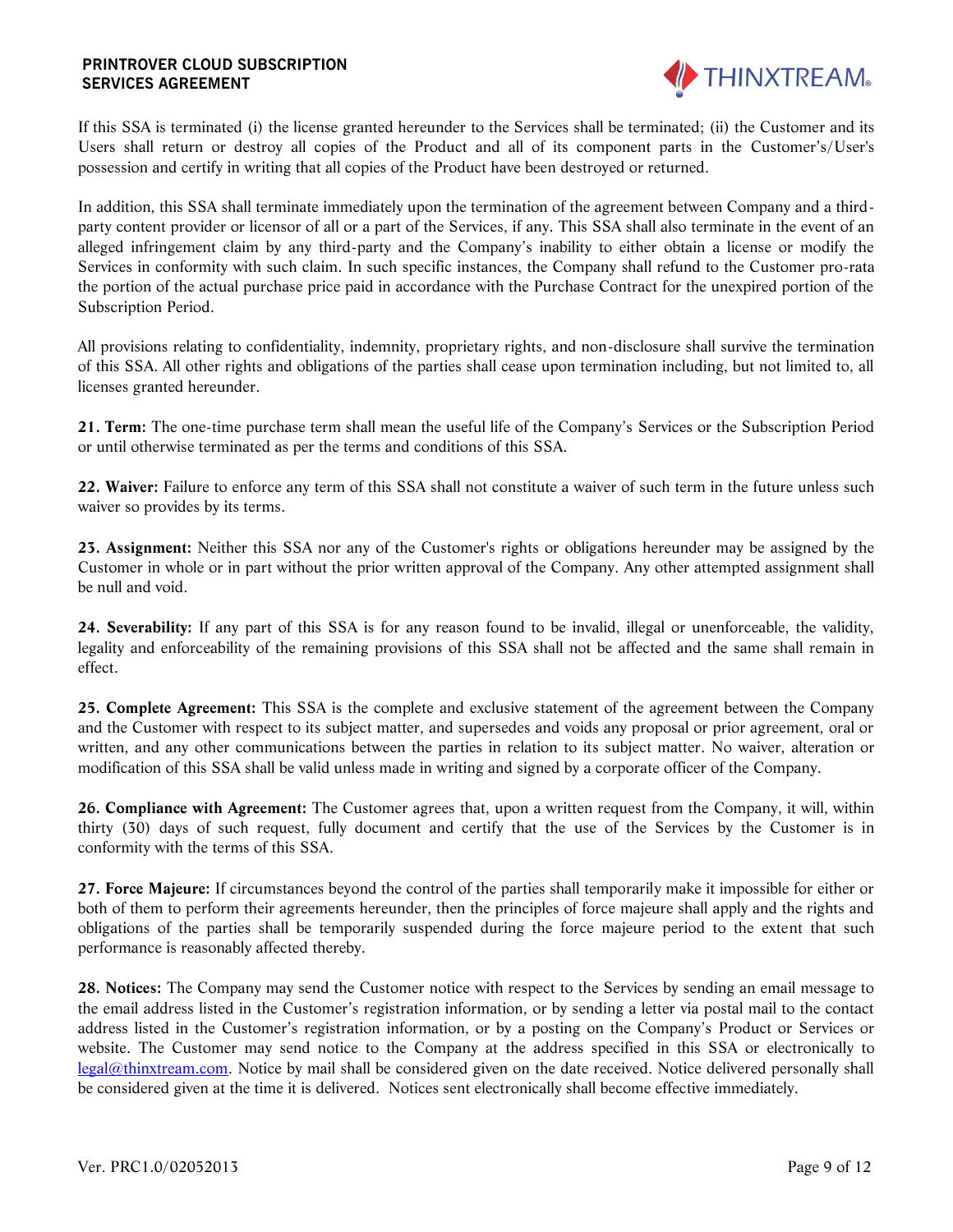

# **SUPPLEMENT-I SCOPE OF SERVICES CLOUD SERVICES**

If the Customer has purchased Services, then during the Subscription Period/Trial Subscription Period, the Company agrees to provide Cloud Services as mentioned in the applicable Services documentation under the following terms:

- (a) The Customer understands that Cloud Services are used for previewing/printing the User's Information.
- (b) The Customer understands that the Cloud Services requires access to the Internet through the Customer's/User's broadband service provider or the Customer's/User's cellular service provider and agrees that such Internet access is the Customer's/User's responsibility and is subject to the Customer's/User's terms of agreement with the respective service provider(s).
- (c) Because use of the Cloud Services involves hardware, software, and Internet access, the Customer's/User's ability to use this service may be affected by the performance of these factors. The Customer acknowledges and agrees that such system requirements, which may be changed from time to time, are the Customer's/User's responsibility.
- (d) The Customer acknowledges that while availing Cloud Services there are risks inherent in Internet connectivity that could result in loss of privacy, property and the Customer's/User's confidential information.
- (e) The Company may offer the Cloud Services on its own servers or through third-party service providers.
- (f) The Customer agrees that the Company's Cloud Services shall only be used for lawful purposes:
	- (i) Transmission and printing of any User Information using the Cloud Services in violation of any applicable law or regulation is prohibited. This includes without limitation, any material protected by copyright, trademark, trade secret or other intellectual property right used without proper authorization, and material that that is obscene, defamatory, seditious, incites racial disharmony, constitutes an illegal threat or violates export control law.
	- (ii) The Customer and its Users shall not attempt to probe, scan, penetrate or test the vulnerability of the Company's servers or network or breach the security or authentication measures, whether by passive or intrusive techniques. The Customer further agrees that the Customer and its Users will not access or attempt to access the Cloud Services other than through the licensed Products on the User's device. The Customer and its Users shall not access or attempt to access another customer's subscription that the Customer and its Users are not authorized to access.
	- (iii) The Customer is responsible for all activity occurring under the Customer's subscription. The Customer and its Users agree to keep the login credentials and password/personal identification number (PIN) to access the subscription confidential and not share it with others. The Customer agrees that User logins are for designated Users and cannot be shared or used by more than one User, but any User login may be reassigned to another User as needed.
	- (iv) In the event of a default, the Customer agrees that the Company has the right to terminate without any liability to the Customer/User its entitlement to the Services.
- (g) The Customer agrees that access to the Cloud Services may not be uninterrupted and is liable to be suspended for any of the following reasons, without any liability on the part of the Company:
	- (i) Facilitate server and network maintenance and upgrades by the Company or its third-party service providers;
	- (ii) If the Company believes that the Services are being used by the Customer/User in breach of this SSA;
	- (iii) The Customer does not cooperate with the Company's reasonable investigation of any suspected violation of the SSA;
	- (iv) There is an attack on the Company's servers;
	- (v) The Company is required by law to suspend Services; or
	- (vi) There is an event for which the Company believes that the suspension of Services is necessary to protect its other customers.
- (h) The Company may collect and use User Data while providing Services to ensure the Customer's/User's compliance under this SSA and to modify/enhance its Services in partnership with Third-Party Software/Services licensors.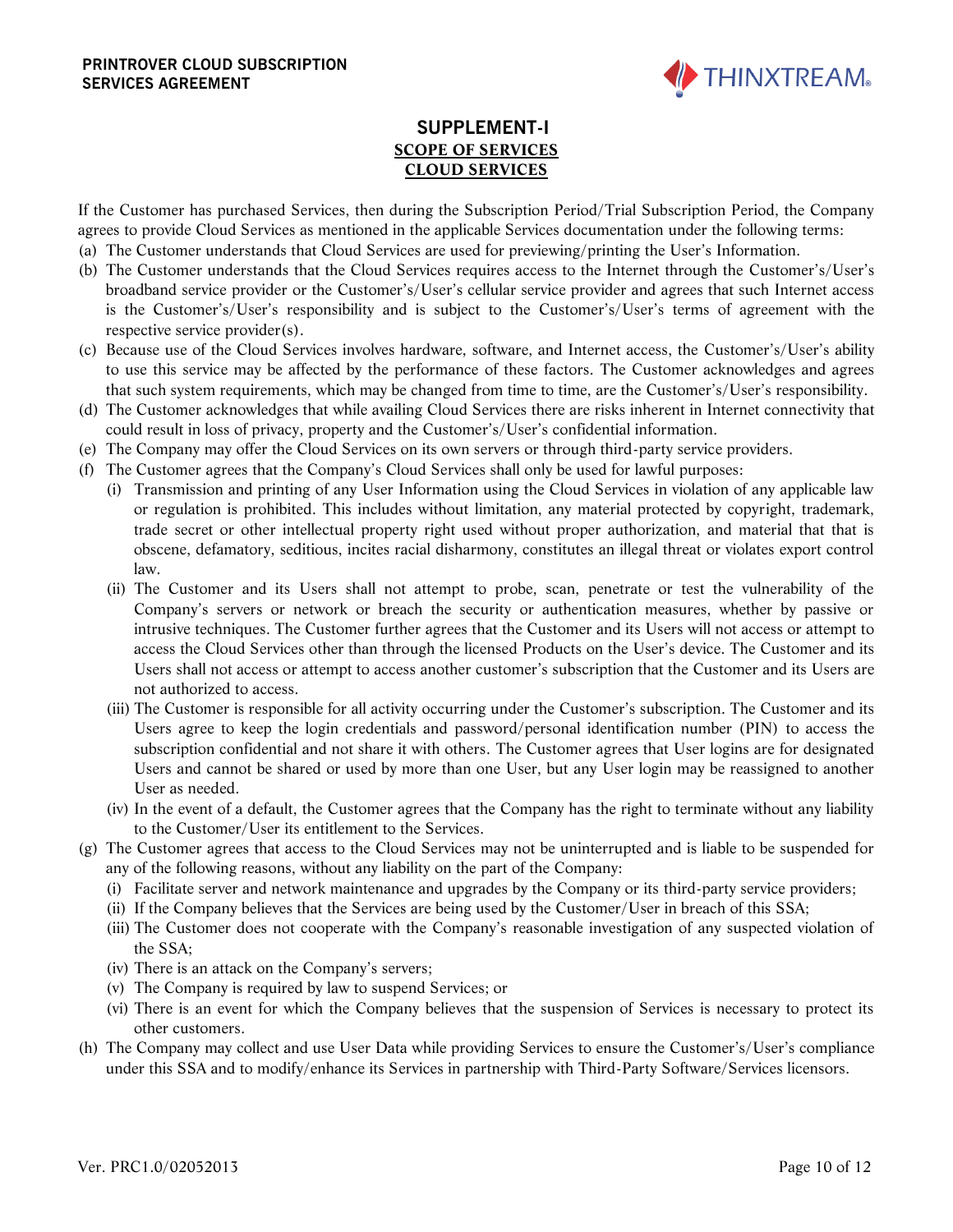

- (i) The Company has the right, but not the obligation, to monitor any User Information sent by the User to the Cloud Services, to investigate any reported or apparent violation of this SSA, and to take any action that the Company in its sole discretion deems appropriate.
- (j) The Customer agrees not to tamper with the Services subscription in any manner to gain additional time beyond what is permitted by the Initial/Renewal Subscription. In the event of a default, the Customer agrees that the Company has the right to terminate this SSA without any liability.

## **SUPPLEMENT-II SCOPE OF SERVICES SUPPORT SERVICES**

If the Customer has purchased Services, then during the Subscription Period/Trial Subscription Period, the Company agrees to provide Support Services either on its own or through third-party service providers under the following terms:

- (a) Answers to Questions: The Company shall provide answers to reasonable and specific questions about the installation, setup, configuration, and use of the Company's Product/Services. The answer, when provided, may be provided in the form of a reference to sources of information where the answer can be found. In addition, Company may refer the Customer or authorized Customer representative(s) to sources of information not provided publicly by Company. The Company may respond to the Customer via the internet and/or electronic mail. The Company's responses to the Customer shall be in the English language.
- (b) Company Staff: The Company shall maintain trained staff capable of rendering the services set forth in this section.
- (c) Coverage: The Company personnel will be available for the Customer to report problems and seek assistance in use of the Services via electronic mail during the hours of 11:30 AM to 11:30 PM, Singapore local time, Monday through Friday, nationally recognized holidays excluded.
- (d) Limitation: The Company may be limited in providing advanced support due to the Customer's/User's specific printing environment.
- (e) Upgrades: The Company is under no obligation to provide the Customer with Services Upgrade.
- (f) Qualified Customer Contact: The Company shall respond only to authorized Customer representative(s) who possess the appropriate technical skills and has familiarity of all Product/Services features as presented in publicly accessible materials provided by the Company.
- (g) Cooperation of Customer: If requested by the Company in response to a question from the Customer or an error report from the Customer, the Customer agrees to submit to the Company a listing of any User Information/User Data that the Company may require in order to answer the question or reproduce the error and the operating conditions pertaining to that question or error.
- (h) Product Version: The User must be operating the current version (N) or prior version (N-1) of the Products with the Pre-requisite Software versions recommended by the Company in order to avail Support Services. Any issues logged against prior versions (N-2 or below) of the Products will not be accepted.
- (i) Exclusions: The Support Services do not include the following:
	- (i) Step-by-step installation or configuration of Products (including patches or upgrades) or third-party products or services, step-by-step assistance with general solutions or third-party products or services, provision of on-site or professional services, modification of Product/Services;
	- (ii) Any problem resulting from the misuse, improper use, alteration, or damage of the Product /Services;
	- (iii) Any problem caused by modifications in any version of the Product/Services not made or authorized by Company;
	- (iv) Any problem resulting from programming not related to the Product/Services, at the Company's discretion;
	- (v) Any problem resulting from the combination of the Product/Services with such other software or hardware equipment to the extent such combination does not constitute regular use of the Product /Services.